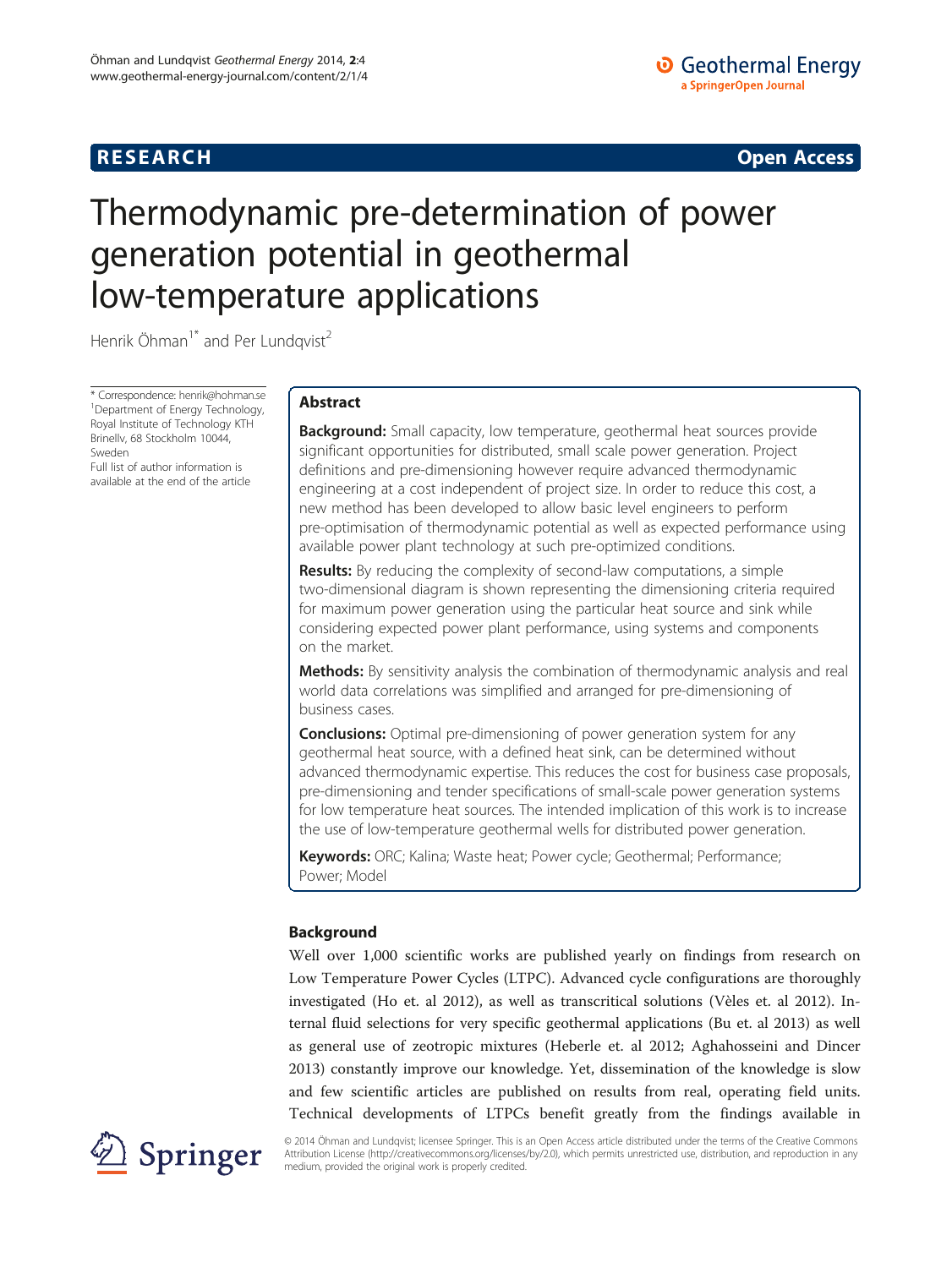<span id="page-1-0"></span>research. Site developers of geothermal wells however require references to real systems. The few reports of real, operating system performances therefore need to be carefully assessed and generalized in order to provide guidance to what a practitioner could achieve with a particular geothermal well.

Conventional second law analysis of power generation potential in low-temperature applications is vital, as well as a non-biased approach, to understand any particular case of LTPC application. As long as power plants of sufficient sizes are considered, cost of expert engineering is not prohibitive to projects. This workload is however very much similar regardless if a 50- or 0.5-MWe plant is considered. Obviously, the relative cost will then rise significantly for small-scale power plants and could prohibit the use of such.

In order to simplify and increase the confidence of second law analysis output, Öhman and Lundqvist [\(2012\)](#page-9-0) suggested a simplified analysis method using a finite Carnot cycle analogy determining the Integrated Local Carnot Efficiency,  $\eta_{c,II}$ , as the potential ratio of output work,  $\dot{W}_{\rm NPO}$ , to input heat,  $\dot{Q}_1$  <sup>a</sup>.

$$
\eta_{c,l} = \frac{1}{n} \sum_{i=1}^{n} \eta_{c,l}(i)
$$
\n(1)

where *i* is a very small, finite Carnot process in a series of *n* and  $\eta_{c,l}$  is the Carnot efficiency of i. Note that the small, finite and constant size step is taken in the dimension of heat flux from the heat source and that 'finiteness' or apparent specific heat capacity of both source and sink is required to determine  $\eta_{c,l}$ . The reason for using this summation is, as described in (Öhman and Lundqvist [2012](#page-9-0)), the lack of possibility to solve the equivalent integral analytically. One may bear in mind that Integrated Local Carnot Efficiency is possible to derive by exergy analysis or entropy analysis, though an iterative procedure is required.

The function of  $\eta_{c,\vec{I}}(Q_1)$  is determined by ending the summation in Equation 1 at  $Q_1$ . This also gives a relation of  $\eta_{c,II}(\psi_{U})$ , where  $\psi_{U}$  is the utilization of the available heat transport from source to sink by a reversible power cycle.

Though the calculations of Integrated Local Carnot Efficiency is relatively simple and straight-forward (see Equation 1), it would still require the local engineer to set up a model in a suitable software by himself or purchase a commercial software, in order to perform his investigation. Making software is prone to cause errors and purchasing commercial software is likely to be non-attractive from a cost perspective.

Small-scale power plants, using low-temperature heat, LTPCs, have entered the market in a number of formats. Öhman and Lundqvist [\(2013\)](#page-9-0) investigated a large sample of operating plants as well as commercially available, standardized LTPCs. It showed that performance of all plants is a function of the ratio of utilized to potential heat transport from heat source to heat sink.

With this knowledge, the need to simulate a particular thermal process, such as Organic Rankine cycles (ORC; Schuster et al. [2009](#page-9-0)), Kalina cycle (Walraven et al. [2013](#page-9-0)), Trilateral Flash cycle (TFC; Fischer [2011\)](#page-9-0) or any other cycle becomes unnecessary for pre-optimizing plants and business cases.

In order to offer a correct and cost-efficient tool, a graphic model was therefore developed in order to allow the simplest possible access to Equation 1. Combined with a calculated absolute maximum rate of heat exchange from the heat source  $Q_{CA}$ , any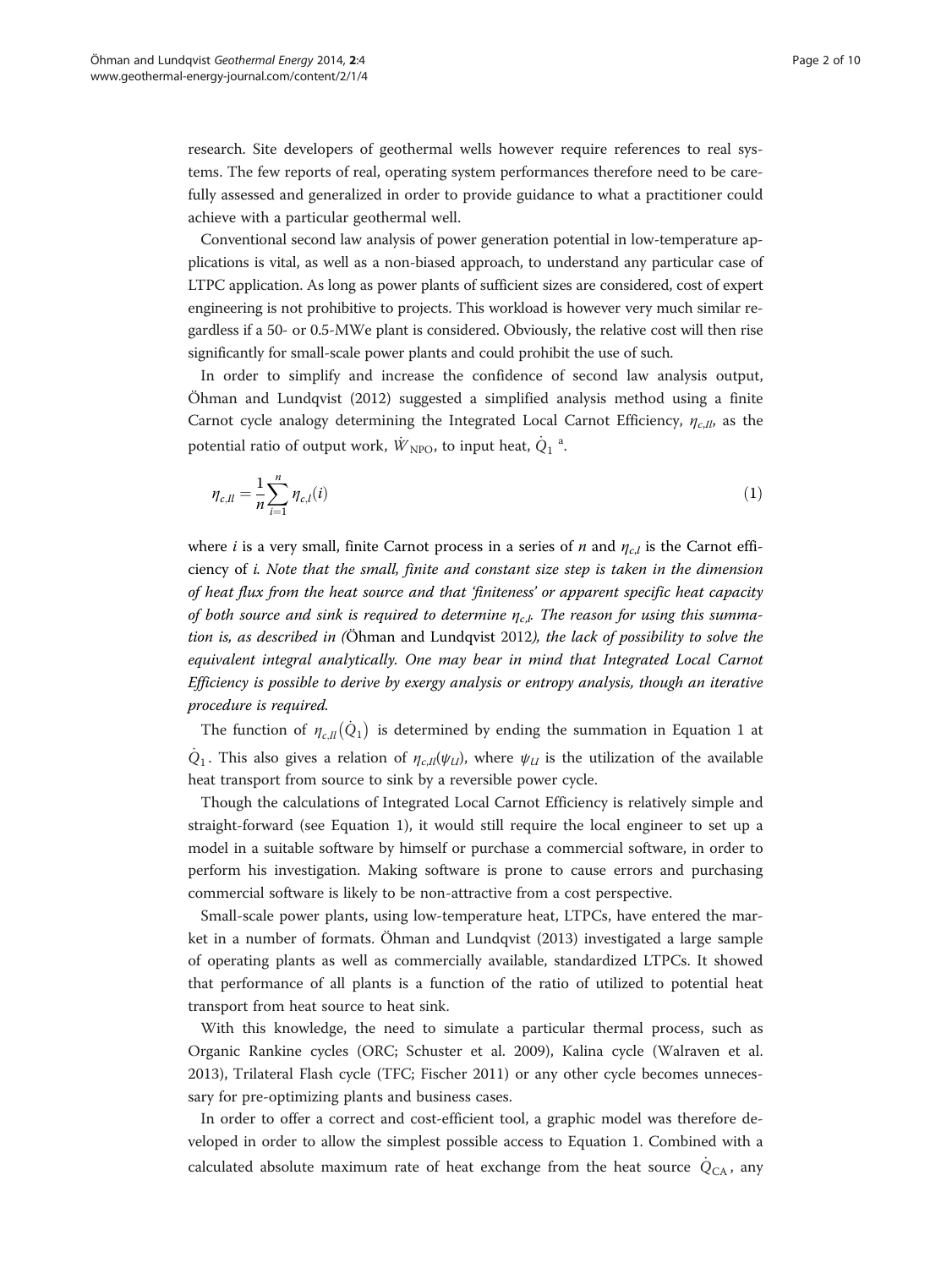<span id="page-2-0"></span>practitioner is able to present a scientific best estimate of the maximum expected power output and the corresponding required utilization of available heat exchange between source and sink. This allows for estimating size and cost of the major cost items as well as the expected sales volume of electric power.

The authors' intention is to enhance the use of small-scale LTPCs by offering this simplified analysis procedure.

## Methods

The Integrated Local Carnot Efficiency model is dependent on a number of parameters making a detailed graphic version multidimensional and too complicated. Therefore, a reduction of dependent parameters was performed by analysing the model sensitivity to each parameter.

Intuitively, we understand that the entry temperatures of source and sink,  $T_1$  and  $T_2$ and the thermal capacity of the fluid streams are parameters affecting the potential power generation of a power cycle. More often overlooked is the dependence on the utilization as defined in Equation 2.

$$
\psi_{\mathcal{U}} = \dot{Q}_1 / \dot{Q}_{\mathsf{CA}} \tag{2}
$$

where  $\dot{Q}_{CA}$  corresponds to the heat transfer rate from the source when exit temperature of source and sink coincide and work is produced entirely reversibly, see Equations [4](#page-3-0) and [5.](#page-3-0)  $\dot{Q}_1$  represents the particular rate of heat transferred from the heat source to the process.

Figure 1 shows the thermal entities of a general power cycle in an application with relatively low temperature difference between source and sink. As heat transfer from the source is used as the abscissa; the temperature gradient of the source flow is shown linearly. Please note that the graphic model developed in this article is ONLY valid for source/sink-streams with constant apparent heat capacity. If ice slurries, condensing

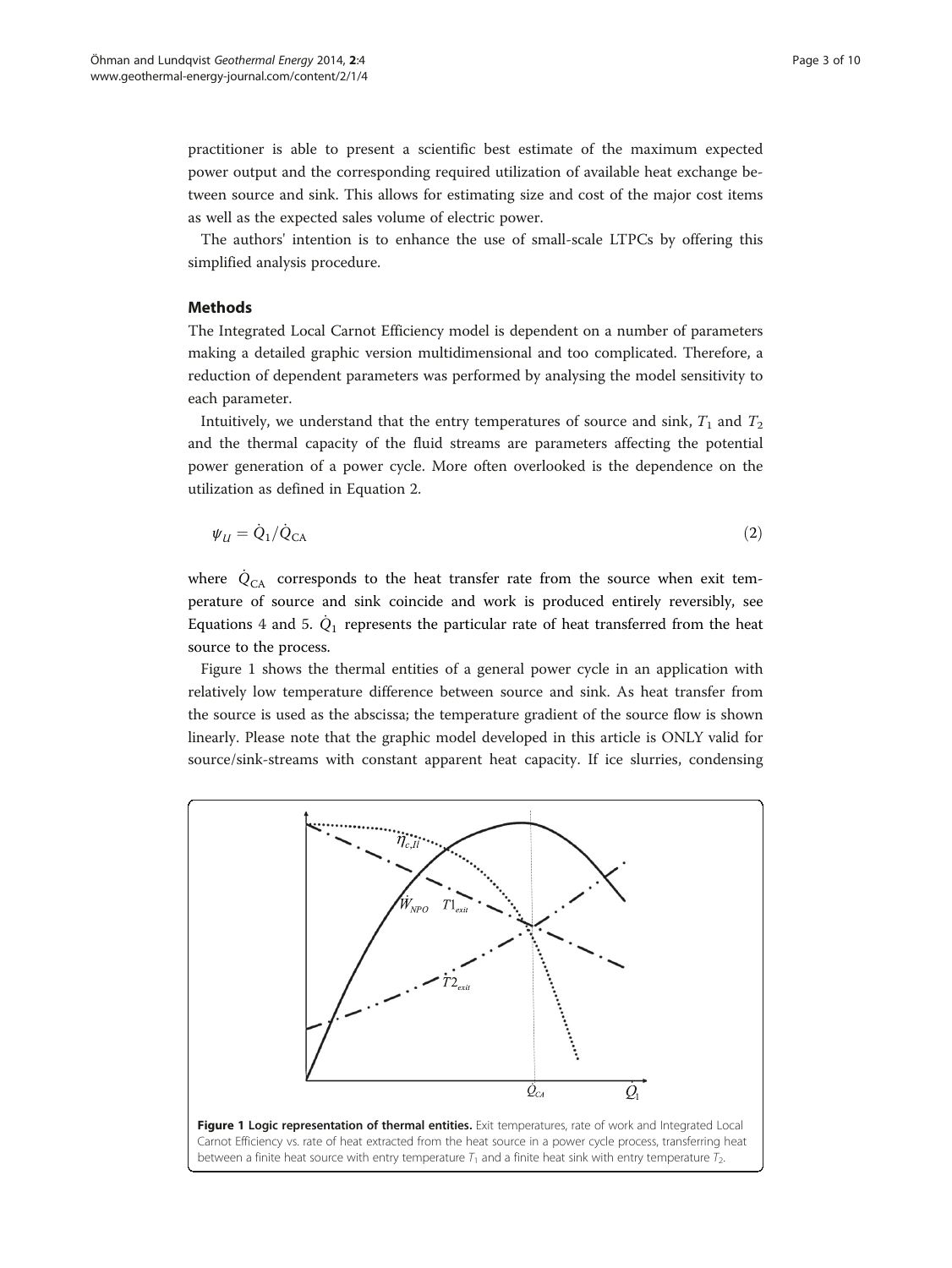<span id="page-3-0"></span>steam or other non-constant heat capacity streams are used; Equation [1](#page-1-0) has to be calculated accordingly.

The Integrated Local Carnot Efficiency is also included in Figure 1. Obviously, it approaches the Carnot efficiency limit at a very low heat flux,  $Q_1$ , from the source, to the left of Figure 2. As heat transfer rate from the source is increased,  $\eta_{c,II}$  diminishes and at  $\psi_{U}$  = 1,  $\eta_{c,H}$  is identical to the Curzon-Ahlborn efficiency, as in Equation 3.

$$
\eta_{CA} = 1 - \sqrt{T_2/T_1} \tag{3}
$$

If  $\psi_{U}$  is further increased, the power cycle has to perform heat pump duty and  $\eta_{c,U}$ will eventually become negative.

Maximum rate of heat transfer from the source in a reversible power cycle, operating between a defined source and sink is defined in Equation 4:

$$
\dot{Q}_{CA} = (T_1 - T_{CA})/\alpha_1\tag{4}
$$

Where the common exit temperature of source and sink is defined by Equation 5, according to Öhman and Lundqvist [\(2013](#page-9-0)),

$$
T_{\rm CA} = T_1 \cdot \frac{T_{\rm rat} + \sqrt{T_{\rm rat}} \cdot \alpha_{\rm rat}}{1 + \sqrt{T_{\rm rat}} \cdot \alpha_{\rm rat}} \tag{5}
$$

As explained in detail in the reference, Equation 5 is derived from the theoretical assumption of equalising the source and sink temperature by using a reversible power cycle to transport the heat. As the Curzon-Ahlborn efficiency is known at  $T_{CA}$ , the latter can be expressed analytically.

The entry temperatures of source and sink are grouped to a temperature ratio as in Equation 6.

$$
T_{\rm rat} = T_2/T_1 \tag{6}
$$

The investigation of operating LTPC performance in (Öhman and Lundqvist [2013](#page-9-0)) resulted in a general, empirical correlation of the efficiency of real power cycles and

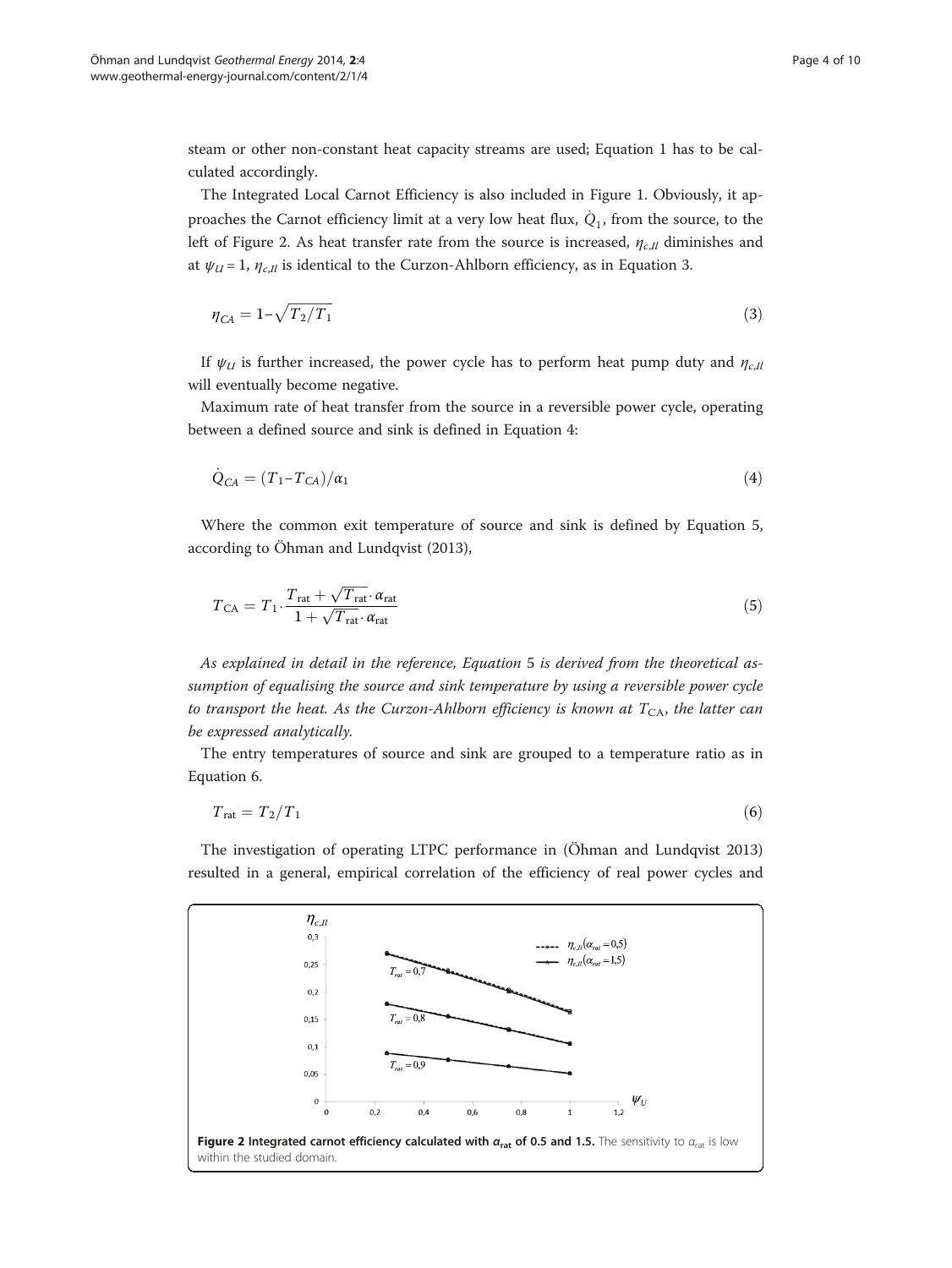<span id="page-4-0"></span>utilization. That correlation is the key element in enabling a real power output estimation model and is shown in Equation 7

$$
FoC = 0.672 \cdot e^{-0.874 \cdot \psi_{U}} \tag{7}
$$

where fraction of Carnot, FoC, is defined as in Equation 8

$$
\text{FoC} = \eta_{th} / \eta_{c,ll} \tag{8}
$$

Note that Equation 7 is an empirical correlation based on a large amount of data.

#### **Temperatures**

Since Equation [1](#page-1-0) suggests some degree of numerical error, a computational investigation was performed. In varying  $T_1$  from 85 to 1,000°C with  $\alpha_{\text{rat}}$  ranging from 0.5 to 1.5, a total sensitivity of  $10^{-5}$  was discovered. Thus, the absolute level of temperature was determined as irrelevant for the domain studied. Temperature ratios, according to Equation [6](#page-3-0), were investigated separately.

#### Heat source and heat sink streams

The inverse apparent heat capacity of source stream is defined as Equation 9, as of (Öhman and Lundqvist [2012\)](#page-9-0)

$$
\alpha_1 = \Delta T_{\text{source}} / \dot{Q}_1 \tag{9}
$$

and similar for the heat sink.

The inverse apparent heat capacities of the streams are then grouped to a ratio, as in Equation 10

$$
\alpha_{\rm rat} = \alpha_2/\alpha_1 \tag{10}
$$

A computational analysis was performed showing zero dependency of absolute level of  $\alpha_1$  in Equation [1](#page-1-0) using constant  $\alpha_{\text{rat}}$  and variation in  $\alpha_1$  of 1 to 10. As long as  $\alpha_{\text{rat}}$  is kept constant the absolute level of  $\alpha_1$  is therefore considered as irrelevant to Equation [1](#page-1-0).

The absolute level was therefore considered as irrelevant to the results of Equation [1](#page-1-0). Note that this is only true for combinations of source and sink with constant apparent heat capacities.

In order to further reduce the number of parameters,  $\alpha_{\text{rat}}$  was investigated by a similar computational analysis. The result can be seen in Figure 2, showing a negligible sensitivity of  $\alpha_{\text{rat}}$  at  $T_{\text{rat}} = 0.7$  while at 0.8 and 0.9, no significant difference at all was observed.

From this, Equation [1](#page-1-0) could be considered as independent of  $\alpha_{\text{rat}}$  within the studied domain of  $T_{\text{rat}} > 0.7$  Note that this is the interesting domain for applications using lowtemperature heat sources. For solar heated power cycles and combustion heated power cycles, Equation [1](#page-1-0) has to be calculated numerically due to the lower levels of  $T_{\text{rat}}$ .

## Power estimation

Net power output from a power cycle can be defined as in Equation [11.](#page-5-0)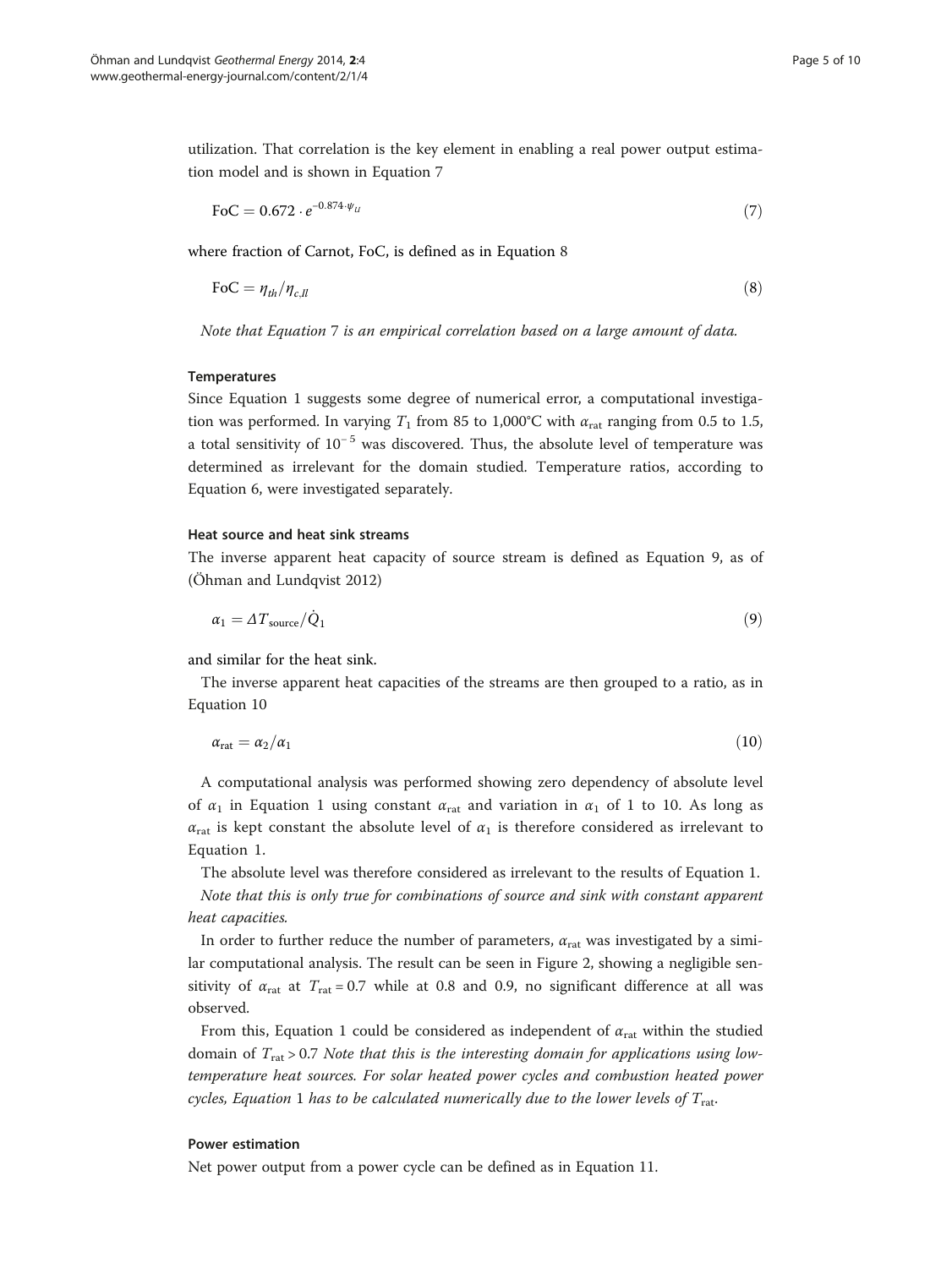<span id="page-5-0"></span>
$$
\dot{W}_{\rm NPO} = \dot{Q}_1 \cdot \eta_{\rm th} \tag{11}
$$

From Equations [2](#page-2-0), [7](#page-4-0) and [8,](#page-4-0) this can be written as Equation 12.

$$
\dot{W}_{\rm NPO} = \dot{Q}_{\rm CA} \cdot \Omega_{\rm spec,a}(\psi_{U}) \tag{12}
$$

where the last term, application-specific work ratio, is a variable grouping all dimensionless terms as of Equation 13.

$$
\Omega_{\text{spec},a}(\psi_{U}) = \psi_{U} \cdot \text{FoC}(\psi_{U}) \cdot \eta_{c,\text{II}}(\psi_{U}) \tag{13}
$$

The reason for introducing  $\Omega_{\text{spec},a}(\psi_{U})$  is to create a dimensionless entity suitable for a two-dimensional calculation diagram as in Figure 3.

The user has to calculate  $\dot{Q}_{CA}$  numerically according to Equation [4,](#page-3-0) based on his local application data. Then to calculate the expected net power output,  $\dot{W}_{\text{NPO}}$ , using real equipment the user only need to identify the utilization in Figure 3, giving maximum  $\Omega_{\text{spec},a}$ , and from there use Equation 12 to get the answer.

# Examples of calculation

A sample geothermal application is defined according to Table [1](#page-6-0). Brine  $(300 \text{ m}^3/\text{h})$  is available as heat source and a local river can provide cooling water. The suitable need for cooling water pump capacity is unknown.

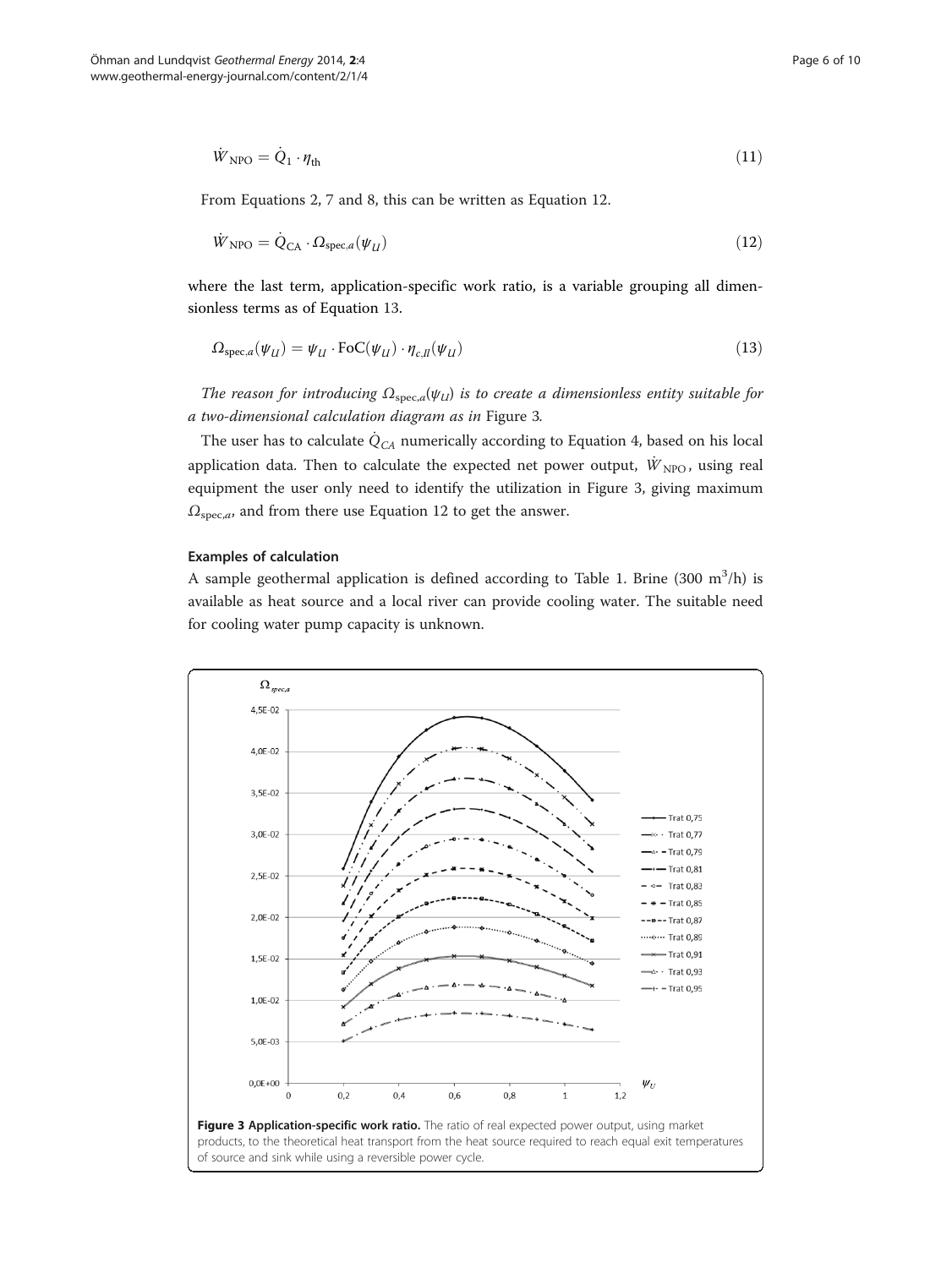| Brine temp                    | Winter         |                 |       | Summer         |       |       | Unit         | Source      |
|-------------------------------|----------------|-----------------|-------|----------------|-------|-------|--------------|-------------|
|                               | 105            | 105             | 105   | 105            | 105   | 105   | °C           | Known       |
| <b>Brine flow</b>             | 300            | 300             | 300   | 300            | 300   | 300   | $m^3/h$      | Known       |
| River water                   | 10             | 10 <sup>°</sup> | 10    | 25             | 25    | 25    | °C           | Known       |
| Water flow                    | 150            | 300             | 450   | 150            | 300   | 450   | $m^3/h$      | Assumed     |
| $a_1$                         | 2.87           | 2.87            | 2.87  | 2.87           | 2.87  | 2.87  | <b>K/MW</b>  | Equation 9  |
| a <sub>2</sub>                | 5.74           | 2.87            | 1.91  | 5.74           | 2.87  | 1.91  | <b>K/MW</b>  | Equation 9  |
| $T_{\rm rat}$                 | 0.75           | 0.75            | 0.75  | 0.79           | 0.79  | 0.79  | $(-)$        | Equation 6  |
| a <sub>rat</sub>              | $\overline{2}$ |                 | 0.67  | $\overline{2}$ |       | 0.67  | $(-)$        | Equation 10 |
| $T_{CA}$                      | 70.4           | 54.3            | 45.2  | 76.4           | 63.0  | 55.2  | $^{\circ}$ C | Equation 5  |
| $Q_{CA}$                      | 12.1           | 17.7            | 20.9  | 10.0           | 14.6  | 17.4  | <b>MW</b>    | Equation 4  |
| $\psi_{IJ}$ max               | 0.65           | 0.65            | 0.65  | 0.65           | 0.65  | 0.65  | $(-)$        | Figure 3    |
| $\varOmega_{\mathsf{spec},a}$ | 0.044          | 0.044           | 0.044 | 0.037          | 0.037 | 0.037 | $(-)$        | Figure 3    |
| $\dot{W}_{\text{NPO}}$        | 532            | 779             | 920   | 370            | 540   | 644   | kW(el)       | Equation 12 |
| $Q_1$ max                     | 7.9            | 11.5            | 13.6  | 6.5            | 9.5   | 11.3  | <b>MW</b>    | Equation 2  |

<span id="page-6-0"></span>

|  |  |  | <b>Table 1 Stepwise calculation results</b> |  |
|--|--|--|---------------------------------------------|--|
|--|--|--|---------------------------------------------|--|

Assuming that the river water and brine has an equal specific heat capacity of 4,180 J/kg K, as well as a density of 1,000 kg/m<sup>3</sup>, the inverse apparent heat capacity of the heat source stream,  $\alpha_1$ , can be determined to 2.87 K/MW, according to Equation [9](#page-4-0).

As the flow of river water is unknown, three flow rates are investigated, 150, 300 and 450 m<sup>3</sup>/h. This corresponds to  $\alpha_2$  of 5.74, 2.87 and 1.91 K/MW and  $\alpha_{\text{rat}}$  of 2, 1 and 0.67 respectively, as of Equation [10.](#page-4-0)

With the known data  $\dot{Q}_{CA}$  can be calculated according to Equation [4.](#page-3-0) Optimum utilization can be identified in Figure 3 and net power output,  $\dot{W}_{\text{NPO}}$  is calculated according to Equation [1](#page-1-0). On top of that, we can calculate the maximum rate of heat transfer for the heat exchangers in the heat source,  $\dot{Q}_1$ , using Equation [2.](#page-2-0)

Figure 4 shows net power output and required heat transfer as a function of the flow rate of river water.

With this information, the engineer can create preliminary business cases by making estimations on yearly operating times, price of electric power, investment level, maintenance costs, interest rates, etcetera, in a conventional and simple manner.

Note that this information is of importance also in writing tenders for suppliers to make quotations on improving the quality of the quotes received considerably.

## Results and discussion

This article shows that in low-temperature geothermal applications, the expected power output of any combination of finite heat source and finite heat sink can be estimated by two unique parameters. One, the ratio of entry temperatures in source and sink, defines the particular site or application. The second, utilization  $\psi_{1b}$  is the ratio of chosen, real heat transport from the heat source to the theoretical heat transport from the heat source if a reversible power cycle is assumed. By introducing the grouped term, application-specific work ratio or  $\Omega_{\text{spec},a}(\psi_{U})$ , the calculation of expected power output is simplified to the degree of a graph shown in Figure 3.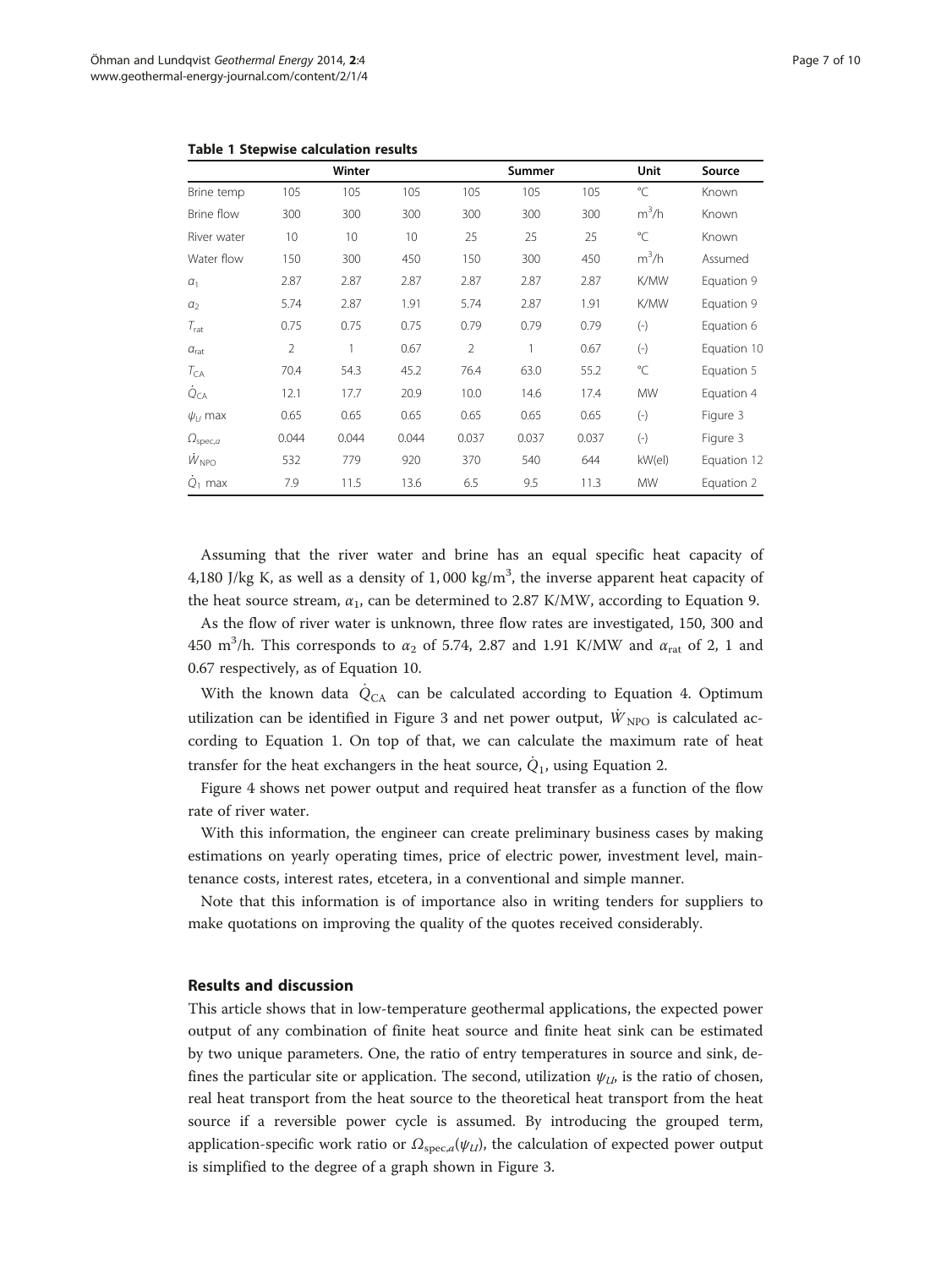

 $\Omega_{\text{spec},a}(\psi_{U})$  is defined by Equation [13](#page-5-0) and  $\psi_{U}$  by Equation [2](#page-2-0).  $\Omega_{\text{spec},a}(\psi_{U})$  indicates the ratio of expected net power out, at the particular utilization, to  $\dot{Q}_{CA}$ , the rate of heat transfer from the heat source at the utilization of 1. Irreversibilities in real LTPCs are accounted for by the fraction of Carnot (FoC), as in Equation [7](#page-4-0).

Figure 3 can be used to determine expected maximum power generation of any real LTPC as a function of the utilization ratio, see Equation [2.](#page-2-0) This is done by multiplying  $\Omega_{\text{spec},a}(\psi_{U})$  with  $\dot{Q}_{CA}$  of Equation [4](#page-3-0). This calculation is fully compatible to firstand second-law requirements while being simple to perform without expert thermodynamic knowledge. It is however limited to heat sources and heat sinks with constant apparent heat capacity. The calculation takes scientific correlation of practically achieved performances into account.

The simplified procedure to determine expected max power generation is as follows:

- Determine the maximum allowed rate of heat transfer from the heat source, assuming no losses, as of Equation [4](#page-3-0) (requires source and sink temperature and flow stream information of the particular application).
- Determine the utilization providing the maximum power efficiency using Figure 3
- - Calculate the expected power generation using Equation [12.](#page-5-0) Note that cases may occur when the optimal  $\psi_U$  may not be technically or economically feasible. In such case, the closest available  $\psi_U$  should be used and the corresponding  $\Omega_{\text{spec},a}(\psi_U)$ .

In the examples provided the reader may follow the procedure using real data.

One could argue that conventional exergy loss analysis or entropy generation analysis would offer better accuracy and more information. The authors' opinion is that, however, such detailed analysis is better suited in a later stage of a project,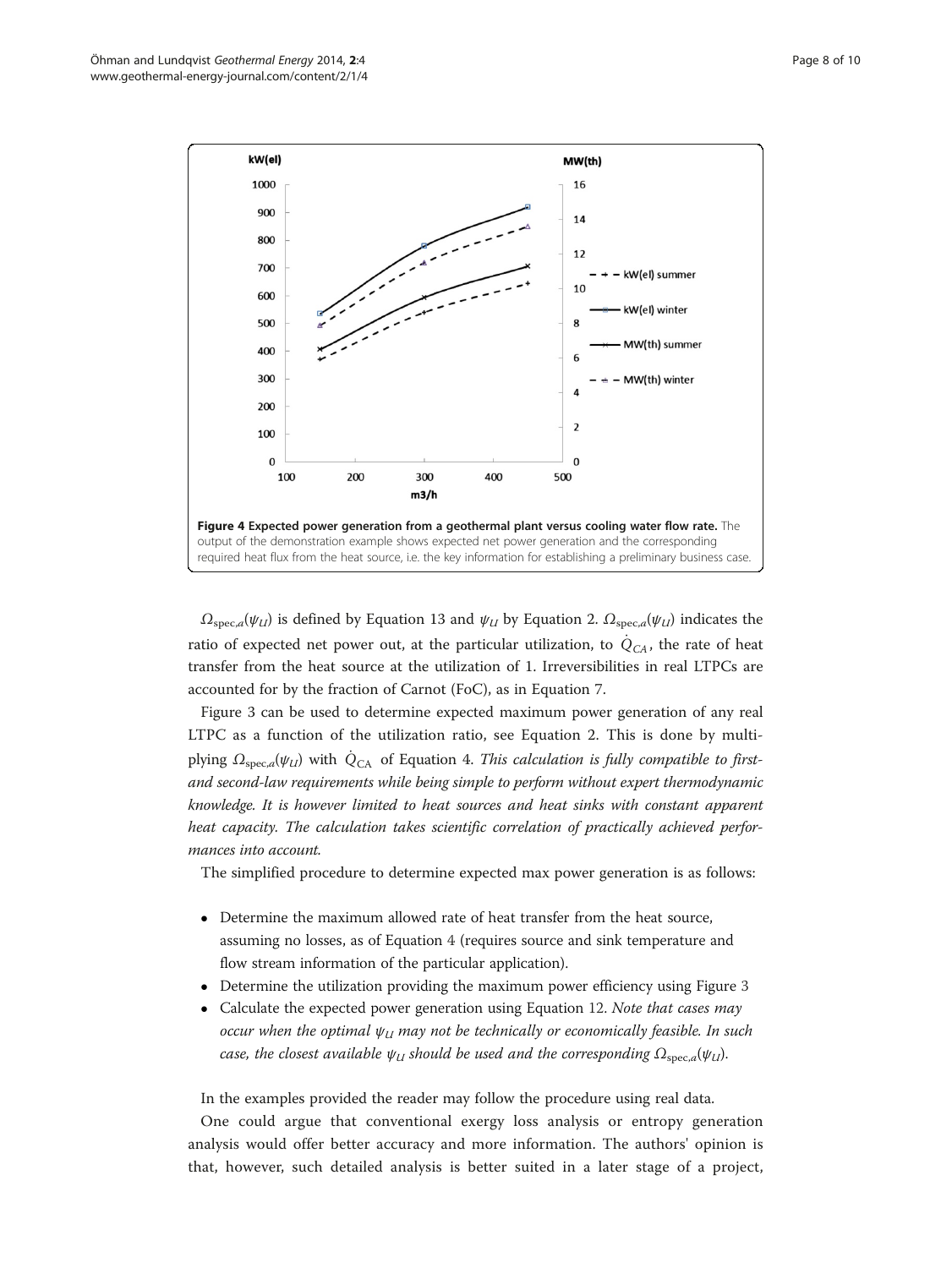allowing detail optimization and creation of high-resolution performance validation points.

As is seen in Figure 3, the optimal level of  $\psi_U$  is found in a narrow range. The explanation for this is likely to be found in two fundamental properties: the shape of the curves in Figure 1 in combination with the exponential form of Equation [7.](#page-4-0) A detailed analysis of this behaviour is beyond the scope of this article but would be of interest for a deeper understanding.

In more complex applications, when apparent heat capacities may vary with temperature, the same method can be applied but Figure 3 has to be recalculated according to Equation [1](#page-1-0).

# Conclusions

The conclusion of this investigation is that a simplified model is suitable to determine expected power output from any combination of finite heat source and finite heat sink using any type of real low-temperature power cycle.

Furthermore, this simplified model can be reduced to only require the input data of flow rate, heat capacity and entry temperature of the heat sink and heat source.

# Nomenclature

LTPC: Abbreviation for Low Temperature driven Power Cycle

WHR: Abbreviation for Waste Heat Recovery

 $\eta_{th}$ : Thermal efficiency. Ratio of work to heat drawn from heat source (%)

 $\eta_{c,I}$ : Integrated Local Carnot Efficiency (%)

 $\eta_{c,l}$ : Local Carnot Efficiency (%)

 $\eta_{CA}$ : Curzon-Ahlborn Efficiency (%)

 $\dot{Q}_{CA}$ : Rate of heat transfer from source at  $\psi_U = 1$  (W)

 $\dot{Q}_1$ : Rate of heat transfer from source (W)

 $T_{CA}$ : Common source and sink exit temperature with reversible process (K)

 $\psi_{U}$ : Utilization of reversibly available heat transfer from source to sink by means of a reversible power cycle (−)

 $T_1$ : Heat source entry temperature Brine temp (K)

 $T_2$ : Heat sink entry temperature  $(K)$ 

 $\alpha_1$ : Inverse of apparent heat capacity of the source stream ( $K/MW$ )

 $\alpha_2$ : Inverse of the apparent heat capacity of the sink stream ( $K/MW$ )

FoC: FractionOfCarnot Measure of irreversibility

 $\dot{W}_{NPO}$ : Net Power Out (W)

 $\Omega_{\text{spec } \alpha}$ : Application specific work ratio. ( $\dot{W}_{NPO}$  to  $\dot{Q}_{CA}$ ) (−)

 $T_{rat}$ : Ratio of heat sink and heat source entry temperatures (−)

 $a_{rat}$ : Ratio of the inverse apparent heat capacities of the streams (−)

# Endnote

<sup>a</sup>Notably, this term is identical to the Curzon-Ahlborn efficiency, or endo-reversible efficiency,  $\eta_{CA}$  (Curzon and Ahlborn [1975](#page-9-0)), when all of the potential heat transfer from source to sink is utilized. However, in real applications, all heat transfer cannot be utilized; therefore, integrated local Carnot efficiency is required for the analysis. A further